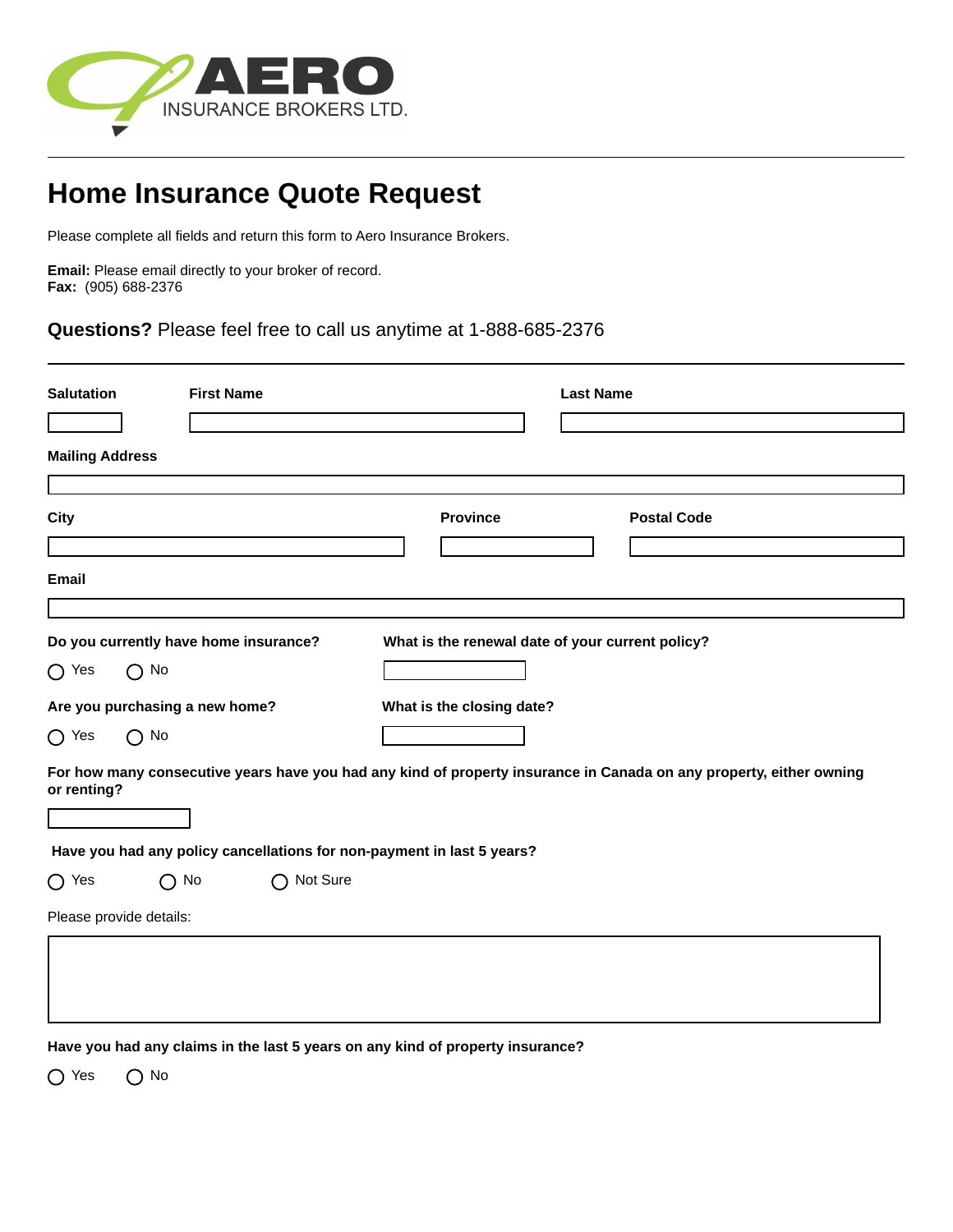| <b>HABITATION OF THE HOME PROPERTY</b>                      |                                 |                    |  |
|-------------------------------------------------------------|---------------------------------|--------------------|--|
| What date did you (or will you) move into this property?    |                                 |                    |  |
|                                                             |                                 |                    |  |
| Have you lived at this property for less than 3 years?      |                                 |                    |  |
| $\bigcirc$ Yes<br>$\bigcap$ No                              |                                 |                    |  |
| If 'Yes', please provide your prior address:                |                                 |                    |  |
| <b>Street Address</b>                                       |                                 |                    |  |
|                                                             |                                 |                    |  |
| City                                                        | <b>Province</b>                 | <b>Postal Code</b> |  |
|                                                             |                                 |                    |  |
| What is the date of birth of the oldest person on the deed? |                                 |                    |  |
|                                                             |                                 |                    |  |
| <b>ABOUT THE PROPERTY</b>                                   |                                 |                    |  |
| What year was the home built?                               |                                 |                    |  |
|                                                             |                                 |                    |  |
| What style is this home?                                    |                                 |                    |  |
|                                                             |                                 |                    |  |
| Square Footage (not including the basement):                |                                 |                    |  |
|                                                             |                                 |                    |  |
| <b>Construction Type:</b>                                   | <b>Construction Quality:</b>    |                    |  |
|                                                             |                                 |                    |  |
|                                                             |                                 |                    |  |
| <b>Physical Shape:</b>                                      | <b>Primary Exterior Siding:</b> |                    |  |
|                                                             |                                 |                    |  |
| <b>Roof Material:</b>                                       |                                 |                    |  |
|                                                             |                                 |                    |  |
|                                                             |                                 |                    |  |
|                                                             |                                 |                    |  |
| Number of full bathrooms (ie. 3 pieces or more):            |                                 |                    |  |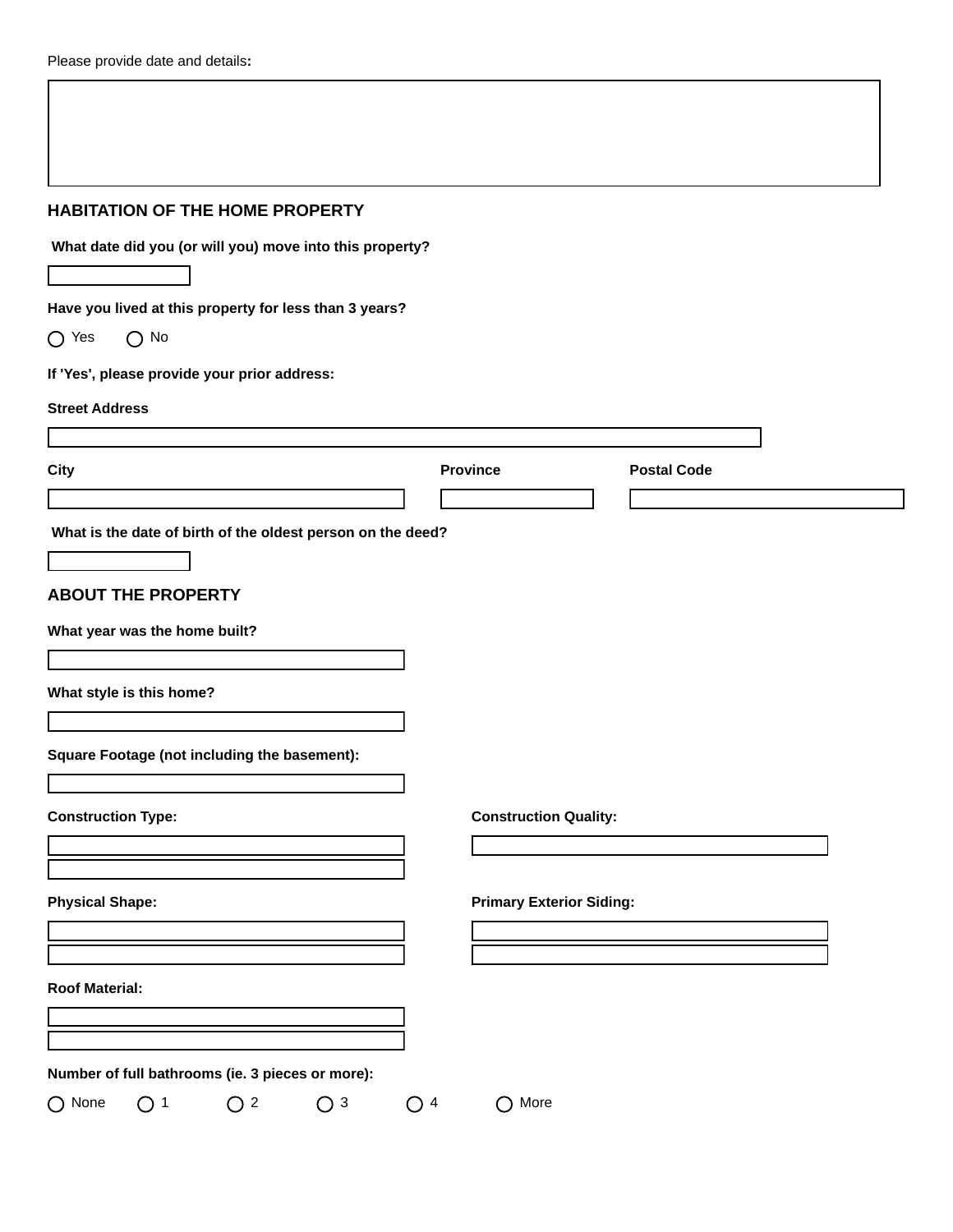|                                         |                            | Number of half bathrooms (ie. 2 pieces or more):           |             |                                                    |  |                                                                                   |  |  |  |  |  |
|-----------------------------------------|----------------------------|------------------------------------------------------------|-------------|----------------------------------------------------|--|-----------------------------------------------------------------------------------|--|--|--|--|--|
| $\bigcap$ None                          | $\bigcirc$ 1               | $\bigcap$ 2                                                | $\bigcap$ 3 | ◯ 4                                                |  | $\bigcap$ More                                                                    |  |  |  |  |  |
|                                         | is the home on city water? |                                                            |             |                                                    |  |                                                                                   |  |  |  |  |  |
| $\bigcap$ Yes                           | $\bigcap$ No               |                                                            |             |                                                    |  |                                                                                   |  |  |  |  |  |
|                                         |                            | Is the home located within 1,000 ft. of a fire hydrant?    |             |                                                    |  |                                                                                   |  |  |  |  |  |
| $\bigcap$ Yes                           | $\bigcap$ No               |                                                            |             |                                                    |  |                                                                                   |  |  |  |  |  |
|                                         |                            | How many kilometers from a fire hall is your home located? |             |                                                    |  |                                                                                   |  |  |  |  |  |
|                                         |                            |                                                            |             |                                                    |  |                                                                                   |  |  |  |  |  |
| Does the home have a sump pump?         |                            |                                                            |             | Is there a back up power supply for the sump pump? |  |                                                                                   |  |  |  |  |  |
| $\bigcap$ Yes                           | $\bigcap$ No               |                                                            |             | $\bigcap$ Yes<br>$\bigcap$ No                      |  |                                                                                   |  |  |  |  |  |
|                                         |                            | Does the home have a back water valve or flapper?          |             |                                                    |  |                                                                                   |  |  |  |  |  |
| $\bigcap$ Yes                           | $\bigcap$ No               |                                                            |             |                                                    |  |                                                                                   |  |  |  |  |  |
|                                         |                            | Has the home been completely gutted in the last 25 years?  |             |                                                    |  |                                                                                   |  |  |  |  |  |
| $\bigcap$ Yes                           | $\bigcap$ No               |                                                            |             |                                                    |  |                                                                                   |  |  |  |  |  |
|                                         |                            | Is the home on the historic registry?                      |             |                                                    |  |                                                                                   |  |  |  |  |  |
| $\bigcap$ Yes                           | $\bigcap$ No               |                                                            |             |                                                    |  |                                                                                   |  |  |  |  |  |
| Type of basement:                       |                            |                                                            |             |                                                    |  | What percentage of the basement is finished?                                      |  |  |  |  |  |
|                                         |                            |                                                            |             |                                                    |  |                                                                                   |  |  |  |  |  |
|                                         |                            | Is there an apartment in the basement?                     |             |                                                    |  |                                                                                   |  |  |  |  |  |
| $\bigcap$ Yes                           | $\bigcirc$ No              |                                                            |             |                                                    |  |                                                                                   |  |  |  |  |  |
| Type of garage:                         |                            |                                                            |             |                                                    |  |                                                                                   |  |  |  |  |  |
|                                         |                            |                                                            |             |                                                    |  |                                                                                   |  |  |  |  |  |
| Type of pool:                           |                            |                                                            |             |                                                    |  |                                                                                   |  |  |  |  |  |
|                                         |                            |                                                            |             |                                                    |  |                                                                                   |  |  |  |  |  |
| Type of porch:                          |                            |                                                            |             |                                                    |  |                                                                                   |  |  |  |  |  |
|                                         |                            |                                                            |             |                                                    |  |                                                                                   |  |  |  |  |  |
|                                         |                            | Does the home have a deck or balcony?                      |             |                                                    |  | How many square feet is the deck or balcony?                                      |  |  |  |  |  |
| $\bigcap$ Yes                           | $\bigcap$ No               |                                                            |             |                                                    |  |                                                                                   |  |  |  |  |  |
|                                         |                            | <b>MORTGAGE, RENTAL &amp; OTHER INFORMATION</b>            |             |                                                    |  |                                                                                   |  |  |  |  |  |
| Do you have a mortgage on the property? |                            |                                                            |             | Do you have more than 1 mortgage on the property?  |  |                                                                                   |  |  |  |  |  |
| $\bigcap$ No<br>$\bigcap$ Yes           |                            |                                                            |             | $\bigcirc$ Yes<br>$\bigcirc$ No                    |  |                                                                                   |  |  |  |  |  |
|                                         |                            | Do you have a line of credit on the property?              |             |                                                    |  |                                                                                   |  |  |  |  |  |
| $\bigcap$ Yes                           | $\bigcap$ No               |                                                            |             |                                                    |  |                                                                                   |  |  |  |  |  |
|                                         |                            |                                                            |             |                                                    |  | Is this home a single family home or do you rent out part of your home to others? |  |  |  |  |  |
| Single family                           |                            | Rent part of home                                          |             |                                                    |  |                                                                                   |  |  |  |  |  |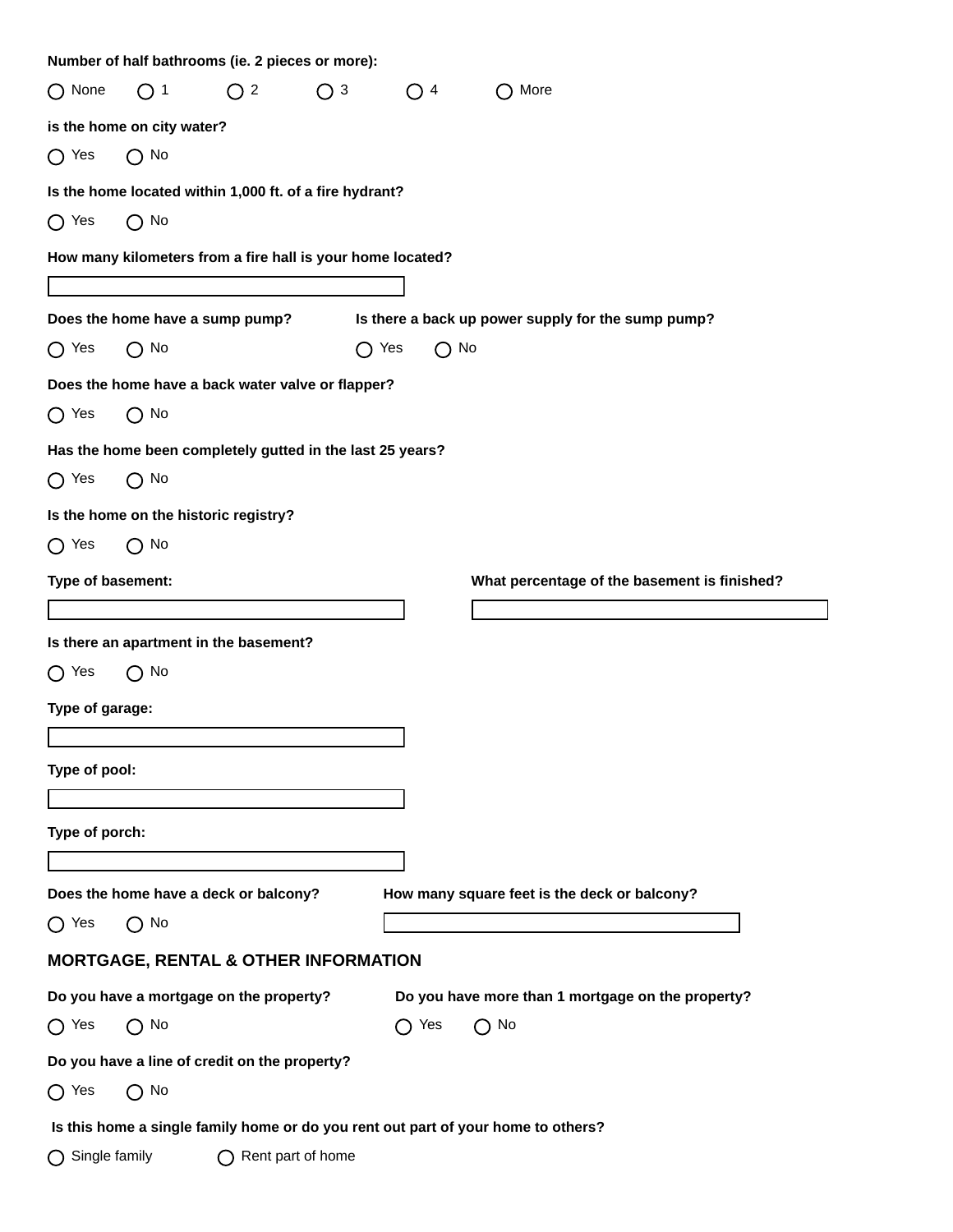| If rented to others, how many families?                                                         | How much rent do you collect per month (\$)? |  |  |  |
|-------------------------------------------------------------------------------------------------|----------------------------------------------|--|--|--|
| $\bigcirc$ 2<br>◯ 3<br>1<br>$\left( \ \right)$<br>$\bigcap$ More                                |                                              |  |  |  |
| Are there smokers in the home?                                                                  |                                              |  |  |  |
| $\bigcap$ No<br>$\bigcap$ Yes                                                                   |                                              |  |  |  |
| Does the home have any monitored alarm systems?                                                 |                                              |  |  |  |
|                                                                                                 |                                              |  |  |  |
| <b>INFORMATION REQUIRED FOR HOMES OVER 15 YEARS OLD</b>                                         |                                              |  |  |  |
| Is the home 15 or more years old?                                                               |                                              |  |  |  |
| $\bigcap$ No<br>$\bigcap$ Yes                                                                   |                                              |  |  |  |
| How is the home heated?                                                                         |                                              |  |  |  |
| ◯ Gas Furnace<br><b>Electric Furnace</b><br>◯ Wood Stove                                        | Other                                        |  |  |  |
| If the home has a furnace, how old is the furnace (years)?                                      |                                              |  |  |  |
|                                                                                                 |                                              |  |  |  |
| How old is the electrical system (years)?                                                       |                                              |  |  |  |
|                                                                                                 |                                              |  |  |  |
| What amperage is the electrical system?                                                         |                                              |  |  |  |
| $\bigcap$ 100 amp<br>$\bigcap$ 60 amp<br>$\bigcap$ 200 amp                                      |                                              |  |  |  |
| Is the electrical system on breakers or fuses?                                                  |                                              |  |  |  |
| <b>Breakers</b><br>Fuses<br>◯<br>( )                                                            |                                              |  |  |  |
| How old is the plumbing system (years)?                                                         |                                              |  |  |  |
|                                                                                                 |                                              |  |  |  |
| Does the home have any galvanized or cast plumbing?                                             |                                              |  |  |  |
| $\bigcap$ No<br>$\bigcap$ Yes                                                                   |                                              |  |  |  |
| Is the plumbing constructed of plastic and copper?                                              |                                              |  |  |  |
| $\bigcap$ No<br>$\bigcap$ Yes                                                                   |                                              |  |  |  |
| How old is the hot water tank (years)?                                                          |                                              |  |  |  |
|                                                                                                 |                                              |  |  |  |
| How old is the roof (years)?                                                                    |                                              |  |  |  |
|                                                                                                 |                                              |  |  |  |
| <b>OTHER</b>                                                                                    |                                              |  |  |  |
| Do you have any other properties that you own and use as a seasonal property or rent to others? |                                              |  |  |  |
| $\bigcirc$ No<br>$\bigcap$ Yes                                                                  |                                              |  |  |  |
| Do you have a pleasure craft or snow machine to insure or any other 'toys'?                     | What is the value (\$)?                      |  |  |  |
| $\bigcirc$ No<br>$\bigcap$ Yes                                                                  |                                              |  |  |  |